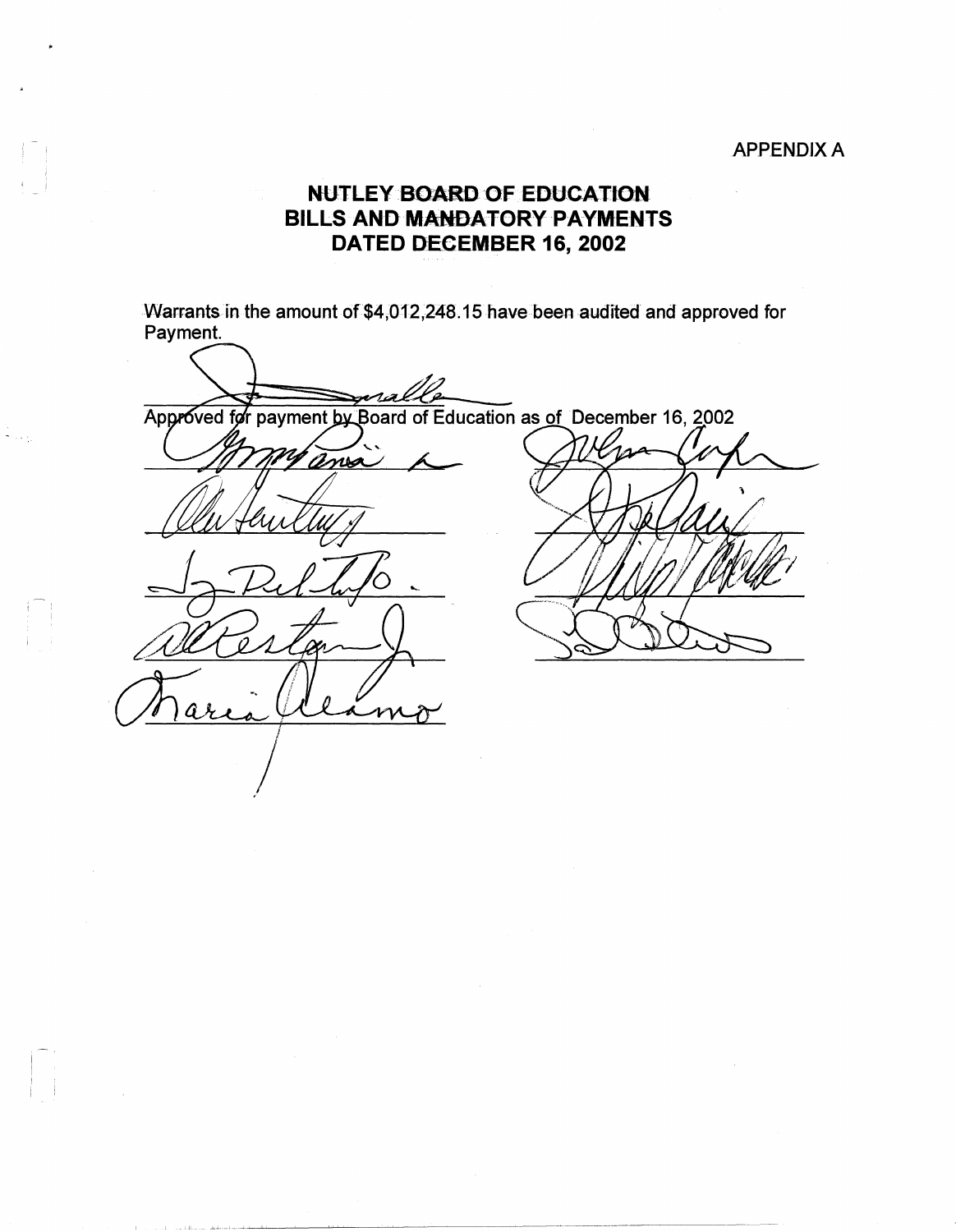Check journal Nutley Board of Education **Nutley Board of Education** Page 1 of 7 Rec and Unrec checks Hand and Machine checks 12/11/02

Starting date 11/26/02 Ending date 12/16/02

| Cknum    | <b>Date</b> | <b>Rec date</b> | <b>Vcode</b>     | <b>Vendor name</b>                             | <b>Check amount</b> |
|----------|-------------|-----------------|------------------|------------------------------------------------|---------------------|
| 052168 H | 11/26/02    |                 |                  | <b>CWB BOLLINGER FOWLER</b>                    | \$613.90            |
| 052169 H | 11/26/02    | 12/10/02        |                  | BOES BOARD OF EDUCATION SALARY ACCOUNT         | \$77,145.98         |
| 052170 H | 11/27/02    | 12/10/02        | <b>PAY</b>       | <b>B.O.E. SALARY ACCOUNT</b>                   | \$1,503,815.43      |
| 052172   | 11/26/02    |                 | <b>LLM</b>       | <b>LAKESHORE LEARNING MATERIALS</b>            | \$461.90            |
| 052173 H | 11/26/02    |                 | <b>IHS</b>       | <b>INTERNATIONAL HEALTHCARE SERVICES</b>       | \$212.57            |
| 052174 H | 11/26/02    |                 | <b>BSI2</b>      | <b>BENECARD SERVICES, INC.</b>                 | \$11,948.24         |
| 052175 H | 11/26/02    |                 | <b>BSI2</b>      | <b>BENECARD SERVICES, INC.</b>                 | \$39.60             |
| 052176 H | 12/06/02    |                 |                  | SNJH STATE OF NJ HEALTH BENEFITS FUND          | \$280,365.12        |
| 052177 H | 12/06/02    |                 |                  | EZP2 E-Z PASS                                  | \$1,000.00          |
| 052178 H | 12/13/02    |                 | <b>PAY</b>       | <b>B.O.E. SALARY ACCOUNT</b>                   | \$1,373,771.88      |
| 052179 H | 12/10/02    |                 |                  | BOES BOARD OF EDUCATION SALARY ACCOUNT         | \$23,745.32         |
| 052180 H | 12/09/02    |                 |                  | <b>BOES BOARD OF EDUCATION SALARY ACCOUNT</b>  | \$74,124.97         |
| 052181 H | 12/09/02    |                 | KS.              | <b>SERAFINO; KATHLEEN</b>                      | \$248.00            |
| 052182   | 12/16/02    |                 | <b>API</b>       | <b>ACCENT PRESS, INC.</b>                      | \$1,002.00          |
| 052183   | 12/16/02    |                 | GA4              | <b>ACKERMAN; GEORGE</b>                        | \$35.00             |
| 052184   | 12/16/02    |                 | <b>AFPI</b>      | <b>ACME FOOD PRODUCTS INC</b>                  | \$3,427.10          |
| 052185   | 12/16/02    |                 |                  | <b>ADA2 ADA BADMINTON AND TENNIS</b>           | \$696.24            |
| 52186    | 12/16/02    |                 | <b>ADV</b>       | <b>ADVANTA</b>                                 | \$2,588.07          |
| 52187    | 12/16/02    |                 | AS6              | <b>ALLEGRO SCHOOL</b>                          | \$12,040.00         |
| 052188   | 12/16/02    |                 | AC <sub>3</sub>  | APPLE COMPUTER, INC.                           | \$358.00            |
| 052189   | 12/16/02    |                 |                  | <b>ARCH ARCH WIRELESS</b>                      | \$163.31            |
| 052190   | 12/16/02    |                 |                  | ASCC ASCD CONFERENCE REGISTRATION              | \$195.00            |
| 052191   | 12/16/02    |                 | <b>AFS</b>       | <b>ASTONE FLEET SERVICE</b>                    | \$5,315.54          |
| 052192   | 12/16/02    |                 | <b>ATT</b>       | <b>AT &amp; T</b>                              | \$276.10            |
| 052193   | 12/16/02    |                 |                  | ATRA ATRA JANITORIAL SUPPLY CO INC             | \$7,212.00          |
| 052194   | 12/16/02    |                 | <b>BT</b>        | <b>BAKER &amp; TAYLOR</b>                      | \$56.27             |
| 052195   | 12/16/02    |                 |                  | <b>BTB1 BAKER &amp; TAYLOR BOOKS</b>           | \$78.94             |
| 052196   | 12/16/02    |                 | BN               | <b>BARNES &amp; NOBLE</b>                      | \$638.00            |
| 052197   | 12/16/02    |                 |                  | <b>BSCC BELLEVILLE SUPPLY CO., INC.</b>        | \$63.23             |
| 052198   | 12/16/02    |                 | <b>BPS</b>       | BELLRIDGE PLUMBING SUPPLY CORPORATION          | \$551.19            |
| 052199   | 12/16/02    |                 |                  | <b>BSS4 BELL'S SECURITY SALES</b>              | \$295.30            |
| 052200   | 12/16/02    |                 |                  | <b>BCC BERGEN CENTER FOR CHILD DEVELOPMENT</b> | \$5,286.08          |
| 052201   | 12/16/02    |                 |                  | BCSS BERGEN COUNTY SPECIAL SERVICES            | \$9,238.17          |
| 052202   | 12/16/02    |                 | BC <sub>12</sub> | <b>BUTTERICK COMPANY INC</b>                   | \$215.00            |
| 052203   | 12/16/02    |                 | <b>CFC</b>       | <b>C F CONNOLLY DIST CO INC</b>                | \$518.81            |
| 52204    | 12/16/02    |                 | CS               | <b>CALAIS SCHOOL</b>                           | \$3,003.00          |
| 52205    | 12/16/02    |                 |                  | LC4 CALICCHIO; LU ANN                          | \$83.00             |
| 052206   | 12/16/02    |                 |                  | SC10 CAMMARATA, MD; SANDRA                     | \$350.00            |
| 052207   | 12/16/02    |                 | CM <sub>8</sub>  | <b>CANDLE METRO</b>                            | \$426.26            |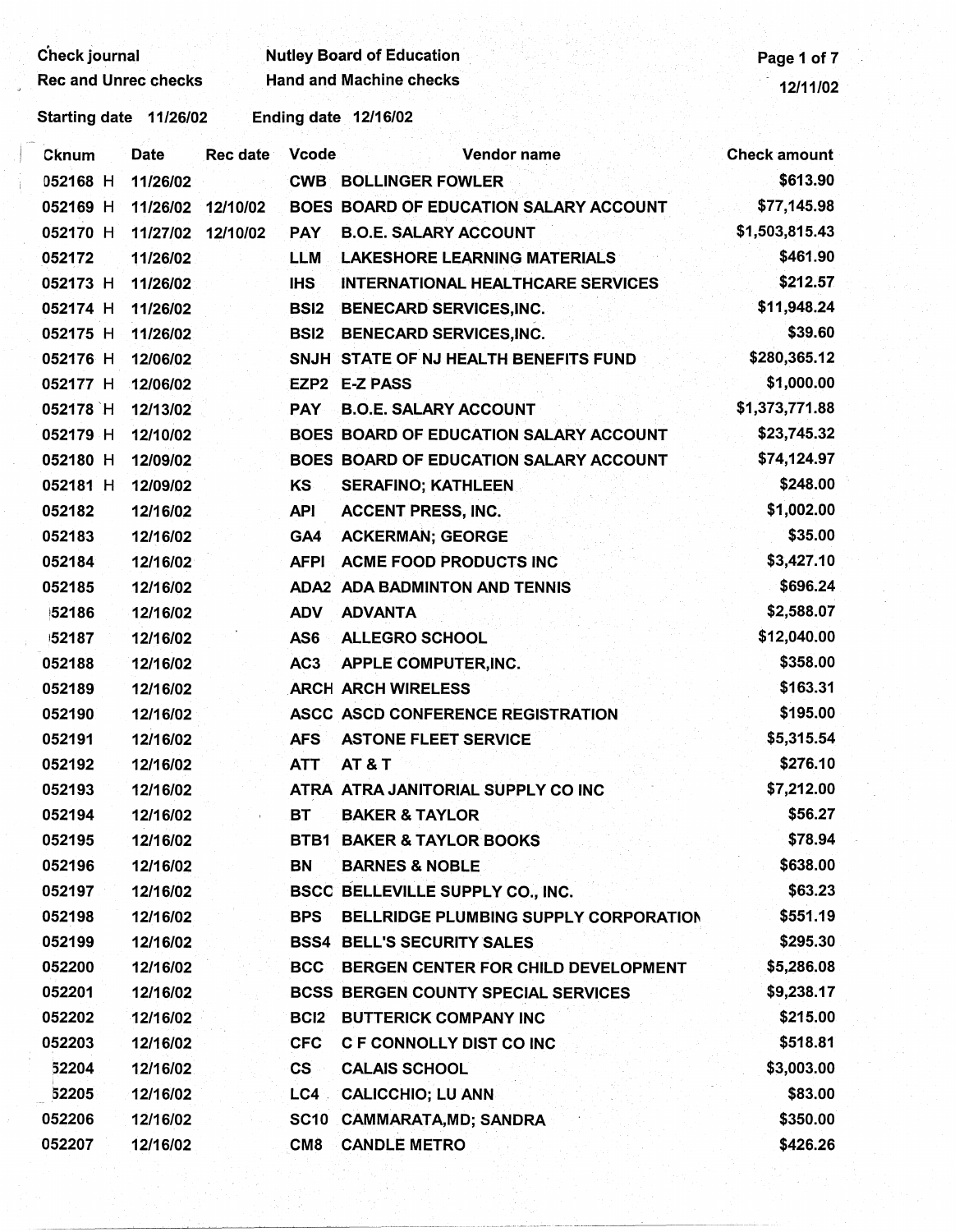| <b>Check journal</b>        |                          | <b>Nutley Board of Education</b>             | Page 2 of 7         |
|-----------------------------|--------------------------|----------------------------------------------|---------------------|
| <b>Rec and Unrec checks</b> |                          | <b>Hand and Machine checks</b>               | 12/11/02            |
| Starting date 11/26/02      | Ending date 12/16/02     |                                              |                     |
| <b>Date</b><br><b>Cknum</b> | <b>Rec date</b><br>Vcode | Vendor name                                  | <b>Check amount</b> |
| 052208<br>12/16/02          |                          | <b>CAN1 CANON BUSINESS SOLUTIONS</b>         | \$2,473.12          |
| 052209<br>12/16/02          |                          | <b>COE1 CENTER ON EDUCATION AND WORK</b>     | \$38.90             |
| 052210<br>12/16/02          | CP1                      | <b>CEREBRAL PALSY ASSOC MIDDLESEX COUNTY</b> | \$7,452.00          |
| 052211<br>12/16/02          | MC5                      | <b>CERVASIO; MARIA</b>                       | \$158.75            |
| 052212<br>12/16/02          | CI2                      | <b>CHILDRENS INSTITUTE</b>                   | \$14,175.00         |
| 052213<br>12/16/02          | CB <sub>2</sub>          | <b>CICCOLINI BROTHERS</b>                    | \$1,794.90          |
| 052214<br>12/16/02          | <b>CSG</b>               | <b>CIRCLE SYSTEM GROUP</b>                   | \$8,449.20          |
| 052215<br>12/16/02          | CSI <sub>2</sub>         | <b>CISCO SYSTEMS</b>                         | \$3,889.20          |
| 052216<br>12/16/02          | <b>CIT</b>               | CIT TECHNOLOGY FINANCIAL SERVICES, INC.      | \$203.80            |
| 052217<br>12/16/02          |                          | <b>CSCI CITY SUPPLY CO., INC.</b>            | \$2,295.22          |
| 052218<br>12/16/02          |                          | CCBC COCA COLA BOTTLING CO OF NEW YORK INC.  | \$2,590.82          |
| 052219<br>12/16/02          | <b>COL</b>               | <b>COLANERI BROS.</b>                        | \$8.00              |
| 052220<br>12/16/02          | CC4                      | <b>COOKIE CUPBOARD</b>                       | \$86.50             |
| 052221<br>12/16/02          |                          | CFEC COUNCIL FOR EXCEPTIONAL CHILDREN        | \$169.00            |
| 052222<br>12/16/02          | <b>DTC</b>               | DECAMP TRANSIT COMPANY                       | \$850.00            |
| 052223<br>12/16/02          | DP1                      | <b>DELGEN PRESS</b>                          | \$778.00            |
| 052224<br>12/16/02          | DEL                      | DELL MARKETING, L.P.                         | \$8,430.00          |
| 052225<br>12/16/02          | DD <sub>5</sub>          | <b>DEROSA; DIANNE</b>                        | \$60.00             |
| 052226<br>12/16/02          | <b>DML</b>               | DIAMOND M. LUMBER INC.                       | \$745.60            |
| 052227<br>12/16/02          | MD3                      | <b>DIVINS; MARIA</b>                         | \$624.00            |
| 052228<br>12/16/02          |                          | DDDC DOUGLASS DEVELOPMENT DISABILITIES CNTR  | \$7,900.56          |
| 052229<br>12/16/02          | MD1                      | <b>DOW; MARITA</b>                           | \$148.39            |
| 052230<br>12/16/02          |                          | <b>EMDS EAST MOUNTAIN DAY SCHOOL</b>         | \$6,559.04          |
| 052231<br>12/16/02          |                          | <b>ECLC ECLC OF NEW JERSEY</b>               | \$17,832.78         |
| 052232<br>12/16/02          | ER1                      | <b>EDUCATIONAL RESOURCES</b>                 | \$114.25            |
| 052233<br>12/16/02          | EA                       | <b>ENERGY FOR AMERICA</b>                    | \$4,671.50          |
| 052234<br>12/16/02          | EPI                      | <b>ENSLOW PUBLISHERS INC.</b>                | \$770.33            |
| 052235<br>12/16/02          | DR <sub>2</sub>          | <b>ESSEX COUNTY BSIP ROUNDTABLE</b>          | \$100.00            |
| 052236<br>12/16/02          |                          | ECES ESSEX COUNTY EDUCATIONAL SERVICES       | \$35,935.10         |
| 052237<br>12/16/02          | <b>EHS</b>               | <b>ESSEX HIGH SCHOOL</b>                     | \$2,632.20          |
| 052238<br>12/16/02          |                          | <b>CCOA ETA CUISENAIRE</b>                   | \$131.67            |
| 052239<br>12/16/02          | EB <sub>1</sub>          | <b>EVERBIND BOOKS</b>                        | \$6,521.56          |
| 052240<br>12/16/02          |                          | <b>ECS1 EXECUTIVE COFFEE SERVICE INC.</b>    | \$12.00             |
| 052241<br>12/16/02          | WF1                      | <b>FARKAS; WILLIAM</b>                       | \$166.10            |
| 052242<br>12/16/02          | FS                       | <b>FELICIAN SCHOOL</b>                       | \$2,337.84          |
| 052243<br>12/16/02          | <b>FIC</b>               | <b>FESTIVAL ICE CREAM</b>                    | \$305.88            |
| 052244<br>12/16/02          | FS1                      | <b>FISHER SCIENTIFIC</b>                     | \$1,247.84          |
| 052245<br>12/16/02          |                          | FLEE FLEET LEASING CORPORATION               | \$439.00            |
| 052246<br>12/16/02          | <b>FCC</b>               | <b>FRANKLIN CENTRAL COMMUNICATIONS</b>       | \$735.00            |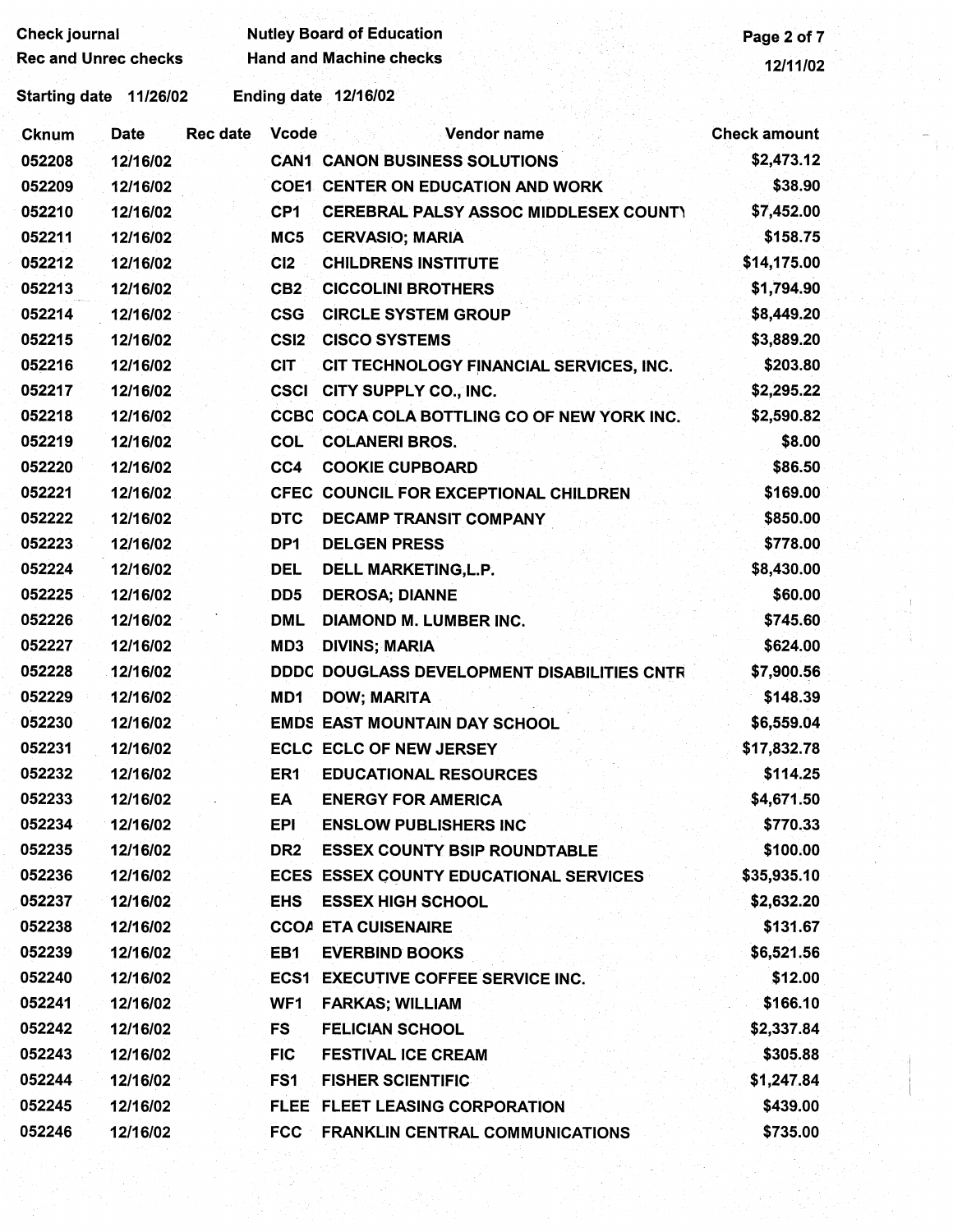| <b>Check journal</b>        |                        |                                 | <b>Nutley Board of Education</b>        |                     |  |  |  |
|-----------------------------|------------------------|---------------------------------|-----------------------------------------|---------------------|--|--|--|
| <b>Rec and Unrec checks</b> |                        |                                 | <b>Hand and Machine checks</b>          |                     |  |  |  |
|                             | Starting date 11/26/02 |                                 | Ending date 12/16/02                    |                     |  |  |  |
| <b>Cknum</b>                | <b>Date</b>            | <b>Rec date</b><br><b>Vcode</b> | <b>Vendor name</b>                      | <b>Check amount</b> |  |  |  |
| 052247                      | 12/16/02               | <b>FFI</b>                      | <b>FRANKLIN FLOORS INC</b>              | \$33.00             |  |  |  |
| 052248                      | 12/16/02               |                                 | FFC1 FRANKLIN FOOD COURT                | \$631.25            |  |  |  |
| 052249                      | 12/16/02               |                                 | FSPC FRANKLIN SCHOOL PETTY CASH ACCOUNT | \$341.12            |  |  |  |
| 052250                      | 12/16/02               | FJ1                             | <b>FUGAZZI; JOSEPH</b>                  | \$83.00             |  |  |  |
| 052251                      | 12/16/02               |                                 | <b>GAL3 GALE GROUP</b>                  | \$250.00            |  |  |  |
| 052252                      | 12/16/02               | PG3                             | <b>GAMBA; PHYLLIS</b>                   | \$83.00             |  |  |  |
| 052253                      | 12/16/02               | GSI                             | <b>GIANT SERVICES INC</b>               | \$328.50            |  |  |  |
| 052254                      | 12/16/02               | <b>SKB</b>                      | <b>GLAXOSMITHKLINE CO.</b>              | \$587.50            |  |  |  |
| 052255                      | 12/16/02               | <b>GKI</b>                      | <b>GOLD KIST, INC.</b>                  | \$957.60            |  |  |  |
| 052256                      | 12/16/02               |                                 | <b>GRAN GRAINGER INC.</b>               | \$52.24             |  |  |  |
| 052257                      | 12/16/02               | <b>NGR</b>                      | <b>GRAZIANO; NICOLETTA</b>              | \$60.00             |  |  |  |
| 052258                      | 12/16/02               | <b>GSC</b>                      | <b>GRIFFITH SHADE COMPANY</b>           | \$35.95             |  |  |  |
| 052259                      | 12/16/02               | HJ                              | <b>HERFF JONES INC.</b>                 | \$488.99            |  |  |  |
| 052260                      | 12/16/02               | <b>HER</b>                      | <b>HERTZ FURNITURE SYSTEMS</b>          | \$727.24            |  |  |  |
| 052261                      | 12/16/02               | <b>HRS</b>                      | <b>HIGH POINT SCHOOL CORP.</b>          | \$6,978.30          |  |  |  |
| 052262                      | 12/16/02               | hci                             | <b>HIGHSMITH</b>                        | \$86.39             |  |  |  |
| 052263                      | 12/16/02               | CS7                             | HMI CERAMICS, INC.                      | \$2,391.62          |  |  |  |
| <b>J52264</b>               | 12/16/02               | PH <sub>8</sub>                 | <b>HOLLYWOOD; PEGGY</b>                 | \$83.00             |  |  |  |
| 052265                      | 12/16/02               | <b>HDC</b>                      | <b>HOME DEPOT COMM.ACCT.</b>            | \$258.05            |  |  |  |
| 052266                      | 12/16/02               | <b>HMC</b>                      | <b>HOUGHTON MIFFLIN CO.</b>             | \$1,257.99          |  |  |  |
| 052267                      | 12/16/02               |                                 | <b>HRUB HRUBASH, THERESA</b>            | \$68.00             |  |  |  |
| 052268                      | 12/16/02               | нн                              | <b>HUNGLER; HANNAH</b>                  | \$78.25             |  |  |  |
| 052269                      | 12/16/02               |                                 | HUTC HUTCHESON; DONNA                   | \$450.00            |  |  |  |
| 052270                      | 12/16/02               | IBM <sub>3</sub>                | <b>IBM CORPORATION</b>                  | \$1,067.38          |  |  |  |
| 052271                      | 12/16/02               | <b>IOE</b>                      | <b>IMPERIAL OFFICE EQUIPMENT</b>        | \$56.00             |  |  |  |
| 052272                      | 12/16/02               | IAI                             | <b>INSTRUMENTATION ASSOCIATES, INC.</b> | \$2,300.00          |  |  |  |
| 052273                      | 12/16/02               | <b>IMS</b>                      | <b>INTERSTATE MUSIC SUPPLIES</b>        | \$319.54            |  |  |  |
| 052274                      | 12/16/02               | JJSF                            | <b>J &amp; J SNACK FOODS CORP.</b>      | \$722.00            |  |  |  |
| 052275                      | 12/16/02               |                                 | SMU1 J.M. SMUCKER COMPANY               | \$302.40            |  |  |  |
| 052276                      | 12/16/02               | <b>JRV</b>                      | J.R. VACCARO, INC.                      | \$236.00            |  |  |  |
| 052277                      | 12/16/02               | JH                              | <b>JAY-HILL REPAIRS</b>                 | \$1,080.35          |  |  |  |
| 052278                      | 12/16/02               | JE                              | JERSEY ELEVATOR CO. INC.                | \$225.07            |  |  |  |
| 052279                      | 12/16/02               | LJ                              | <b>JINKS; LAWRENCE</b>                  | \$249.00            |  |  |  |
| 052280                      | 12/16/02               | <b>JKE</b>                      | <b>JOSEPH KARG ENTERPRISES</b>          | \$439.40            |  |  |  |
| 052281                      | 12/16/02               | JP1                             | <b>JOSEPH'S PHOTOGRAPHERS</b>           | \$49.00             |  |  |  |
| )52282                      | 12/16/02               | <b>JLG</b>                      | <b>JUNIOR LIBRARY GUILD</b>             | \$143.40            |  |  |  |
| 152283                      | 12/16/02               | KE                              | <b>KELVIN LP</b>                        | \$35.55             |  |  |  |
| 052284                      | 12/16/02               | KB1                             | KILLER BEE                              | \$272.00            |  |  |  |
| 052285                      | 12/16/02               | <b>WAK</b>                      | KING; WALTER                            | \$450.00            |  |  |  |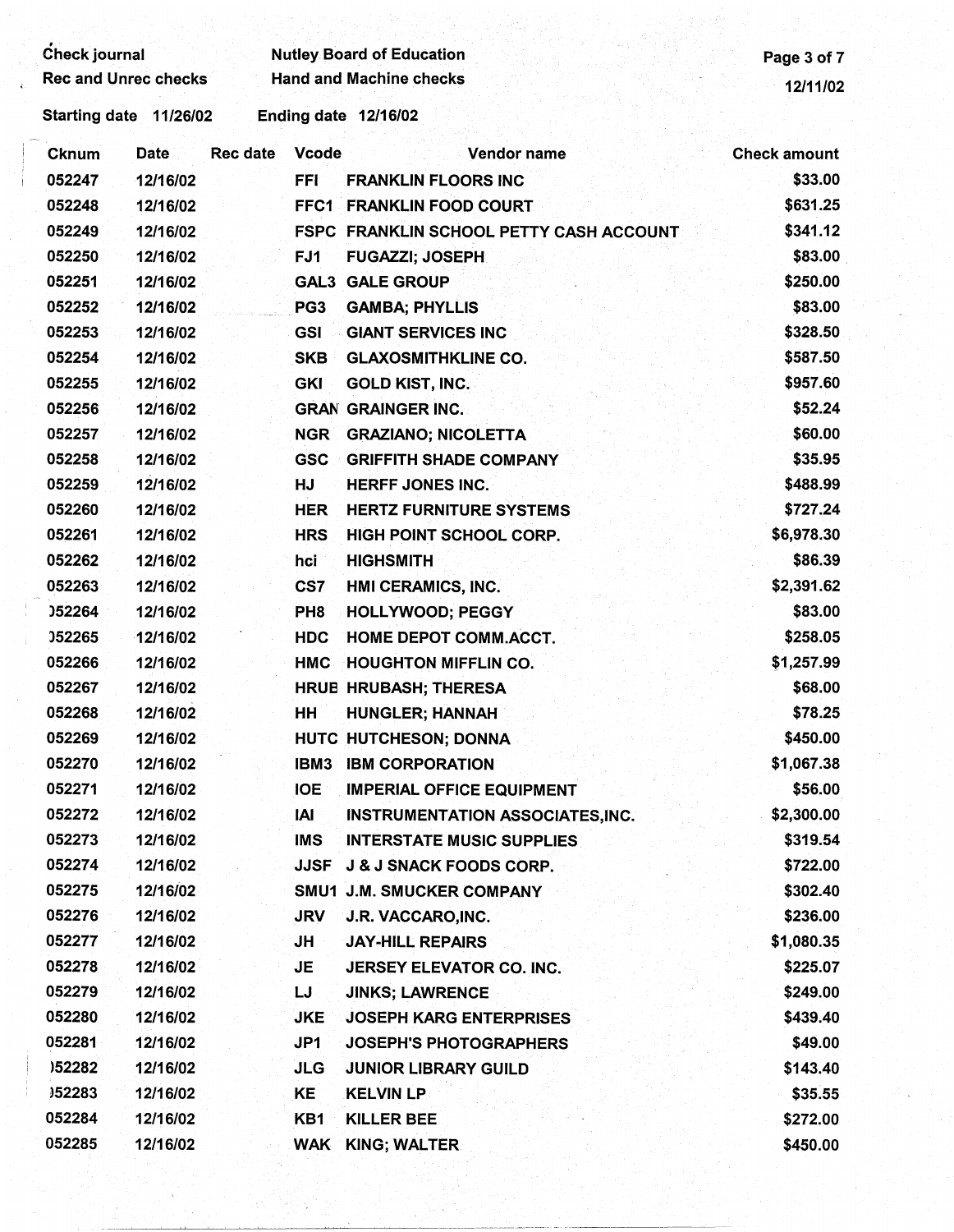| <b>Check journal</b>        |          |          |                 | <b>Nutley Board of Education</b>                      | Page 4 of 7         |  |
|-----------------------------|----------|----------|-----------------|-------------------------------------------------------|---------------------|--|
| <b>Rec and Unrec checks</b> |          |          |                 | <b>Hand and Machine checks</b>                        | 12/11/02            |  |
| <b>Starting date</b>        | 11/26/02 |          |                 | <b>Ending date 12/16/02</b>                           |                     |  |
| <b>Cknum</b>                | Date     | Rec date | <b>Vcode</b>    | Vendor name                                           | <b>Check amount</b> |  |
| 052286                      | 12/16/02 |          | <b>KNT</b>      | <b>KIRK'S NUTLEY TIRE</b>                             | \$323.14            |  |
| 052287                      | 12/16/02 |          |                 | <b>LMC2 LANDIS MEAT CO.</b>                           | \$232.00            |  |
| 052288                      | 12/16/02 |          |                 | LCA LAURIE CARLSON & ASSOCIATES, LTD                  | \$246.71            |  |
| 052289                      | 12/16/02 |          |                 | <b>LERC LERCH, VINCI &amp; HIGGINS</b>                | \$5,000.00          |  |
| 052290                      | 12/16/02 |          | LP4             | <b>LOMBARDI'S PRODUCE</b>                             | \$1,093.00          |  |
| 052291                      | 12/16/02 |          | <b>LIFE</b>     | <b>LOVAAS INSTITUTE FOR EARLY INTERVENTION</b>        | \$6,063.75          |  |
| 052292                      | 12/16/02 |          | SL <sub>8</sub> | <b>LOVEJOY; SCOTT</b>                                 | \$185.00            |  |
| 052293                      | 12/16/02 |          | <b>LRP</b>      | <b>LRP PUBLICATIONS</b>                               | \$219.75            |  |
| 052294                      | 12/16/02 |          | <b>MAN</b>      | <b>MANHATTAN WELDING CO. INC.</b>                     | \$2,914.44          |  |
| 052296                      | 12/16/02 |          | MHP1            | <b>MCGRAW-HILL COMPANIES</b>                          | \$31,343.58         |  |
| 052297                      | 12/16/02 |          | <b>MED</b>      | <b>MEDCO SUPPLY, INC.</b>                             | \$192.95            |  |
| 052298                      | 12/16/02 |          |                 | <b>MPC3 METROGRAPHICS PRINTING &amp; COMPUTER SER</b> | \$528.00            |  |
| 052299                      | 12/16/02 |          | MS7             | <b>MIDLAND SCHOOL</b>                                 | \$3,204.60          |  |
| 052300                      | 12/16/02 |          | ED4             | <b>MILLER; EDWARD</b>                                 | \$83.00             |  |
| 052301                      | 12/16/02 |          | <b>MCD</b>      | <b>MINOLTA CORPORATION</b>                            | \$193.52            |  |
| 052302                      | 12/16/02 |          | <b>MSV</b>      | <b>MONTCLAIR SEWING &amp; VAC CENTER</b>              | \$139.00            |  |
| 052303                      | 12/16/02 |          | <b>MSU1</b>     | <b>MONTCLAIR STATE UNIVERSITY</b>                     | \$5,985.00          |  |
| 052304                      | 12/16/02 |          | MA3             | <b>MUSIC ALIVE</b>                                    | \$225.00            |  |
| 052305                      | 12/16/02 |          | <b>TBJC</b>     | MUSIC THEATRE INTERNATIONAL                           | \$475.00            |  |
| 052306                      | 12/16/02 |          | MT              | <b>MUSIC TIME INC.</b>                                | \$878.91            |  |
| 052307                      | 12/16/02 |          |                 | NBBC NARDONE BROTHERS BAKING COMPANY                  | \$131.40            |  |
| 052308                      | 12/16/02 |          | FN1             | <b>NARDONE; FLORENCE</b>                              | \$2,992.50          |  |
| 052309                      | 12/16/02 |          | <b>NAS</b>      | <b>NASSP</b>                                          | \$451.00            |  |
| 052310                      | 12/16/02 |          |                 | NEMF NATIONAL ELECTRIC MOTOR REPAIR CO.               | \$674.97            |  |
| 052311                      | 12/16/02 |          | <b>NLE</b>      | <b>NATIONAL LATIN EXAM</b>                            | \$216.00            |  |
| 052312                      | 12/16/02 |          | <b>NBC</b>      | <b>NBC AUTO PARTS</b>                                 | \$34.34             |  |
| 052313                      | 12/16/02 |          |                 | NJDA NEW JERSEY DEPARTMENT OF AGRICULTURE             | \$96.35             |  |
| 052314                      | 12/16/02 |          |                 | NJML NEW JERSEY MATHEMATICS LEAGUE                    | \$58.90             |  |
| 052315                      | 12/16/02 |          | <b>NL</b>       | <b>NEWARK LIGHT CO.</b>                               | \$170.03            |  |
| 052316                      | 12/16/02 |          | SN              | <b>NICASTRO; SUSAN</b>                                | \$700.00            |  |
| 052317                      | 12/16/02 |          | <b>NJIP</b>     | <b>NJEA</b>                                           | \$40.00             |  |
| 052318                      | 12/16/02 |          |                 | CMHS NORTHWEST ESSEX COMMUNITY                        | \$12,044.76         |  |
| 052319                      | 12/16/02 |          |                 | <b>NSB1 NSBA</b>                                      | \$3,245.00          |  |
| 052320                      | 12/16/02 |          |                 | NBED NUTLEY BOE EXTENDED DAY PROGRAM                  | \$287.65            |  |
| 052321                      | 12/16/02 |          | NC1             | <b>NUTLEY CAMERA</b>                                  | \$27.90             |  |
| 052322                      | 12/16/02 |          | <b>NHC</b>      | NUTLEY HEATING & COOLING SUPPLY CO.                   | \$304.40            |  |
| 052323                      | 12/16/02 |          |                 | <b>NSB3 NUTLEY HIGH SOCCER BOOSTER CLUB</b>           | \$25.00             |  |
| 052324                      | 12/16/02 |          | <b>NSR</b>      | <b>NUTLEY SHOP-RITE, INC.</b>                         | \$2,042.06          |  |
| 052325                      | 12/16/02 |          | FO <sub>1</sub> | <b>OLIVETI; FOSCO</b>                                 | \$83.00             |  |
|                             |          |          |                 |                                                       |                     |  |
|                             |          |          |                 |                                                       |                     |  |
|                             |          |          |                 |                                                       |                     |  |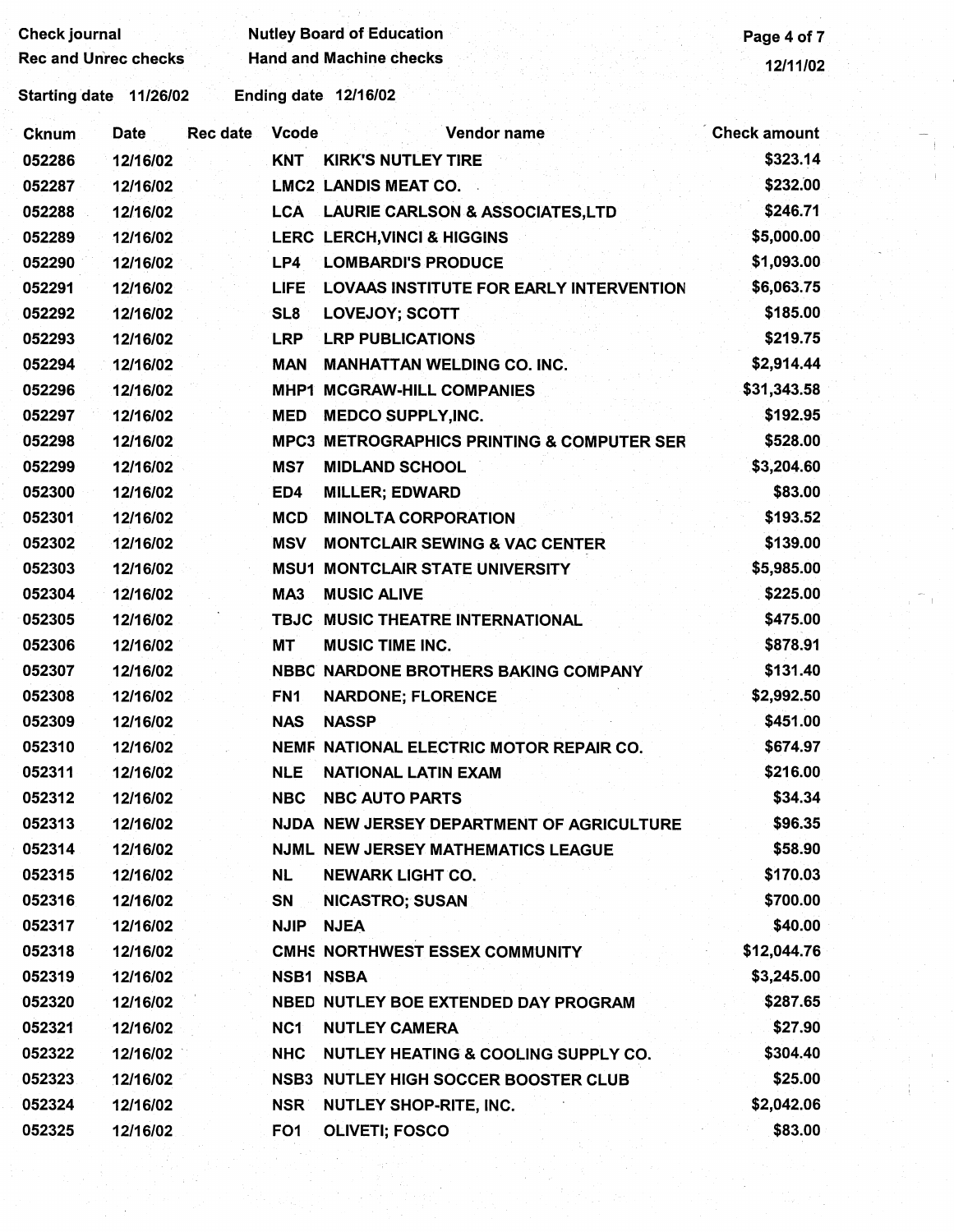| <b>Check journal</b>        |                      | <b>Nutley Board of Education</b> |  |  | Page 5 of 7 |
|-----------------------------|----------------------|----------------------------------|--|--|-------------|
| <b>Rec and Unrec checks</b> |                      | <b>Hand and Machine checks</b>   |  |  | 12/11/02    |
| Starting date 11/26/02      | Ending date 12/16/02 |                                  |  |  |             |

Cknum Date Rec date Vcode Vendor name Check amount

| 052326  | 12/16/02 | MP6             | <b>PAGANA; MARY</b>                         | \$119.99   |
|---------|----------|-----------------|---------------------------------------------|------------|
| 052327  | 12/16/02 |                 | <b>CIPA PALLEY; CINDY</b>                   | \$2,225.00 |
| 052328  | 12/16/02 |                 | PCSL PANASONIC COMMUNICATIONS & SYS LEASE A | \$690.00   |
| 052329  | 12/16/02 | <b>PDI</b>      | PANASONIC DOCUMENT IMAGING                  | \$324.66   |
| 052330  | 12/16/02 | <b>PKP</b>      | PATEL MD; POORVI K                          | \$300.00   |
| 052331  | 12/16/02 |                 | PATR PATRICIA MORRIS ASSOCIATES             | \$5,000.00 |
| 052332  | 12/16/02 | PP <sub>5</sub> | <b>PAXTON PATTERSON</b>                     | \$203.60   |
| 052333  | 12/16/02 | PCIE            | <b>PCI EDUCATIONAL PUBLISHING</b>           | \$190.64   |
| 0.50004 | 1011010  | rro.            | <b>DEADOON EDUCATION</b>                    | 64,990,64  |

| 052330 | 12/16/02 | <b>PKP</b>       | PATEL MD; POORVI K                        | \$300.00    |
|--------|----------|------------------|-------------------------------------------|-------------|
| 052331 | 12/16/02 |                  | PATR PATRICIA MORRIS ASSOCIATES           | \$5,000.00  |
| 052332 | 12/16/02 | PP <sub>5</sub>  | <b>PAXTON PATTERSON</b>                   | \$203.60    |
| 052333 | 12/16/02 | <b>PCIE</b>      | <b>PCI EDUCATIONAL PUBLISHING</b>         | \$190.64    |
| 052334 | 12/16/02 | PE3              | <b>PEARSON EDUCATION</b>                  | \$1,289.64  |
| 052335 | 12/16/02 | <b>PBG</b>       | PECHTER'S BAKING GROUP, LLC.              | \$105.05    |
| 052336 | 12/16/02 | PD <sub>4</sub>  | PETE'S DELI                               | \$91.00     |
| 052337 | 12/16/02 |                  | PLC2 PHOENIX LEARNING CENTER              | \$1,995.00  |
| 052338 | 12/16/02 |                  | PBCC PITNEY BOWES CREDIT CORP.            | \$23.09     |
| 052339 | 12/16/02 | <b>PEC</b>       | <b>POSITIVE ELECTRIC CO.</b>              | \$219.12    |
| 052340 | 12/16/02 |                  | PMSI PREFERRED MEAL SYSTEMS, INC.         | \$1,212.10  |
| 052341 | 12/16/02 |                  | PRE1 PREMIER SCHOOL AGENDAS               | \$530.50    |
| 052342 | 12/16/02 | PT               | <b>PRINTING TECHNIQUES</b>                | \$525.00    |
| )52343 | 12/16/02 | PRO              | <b>PROMEDIA</b>                           | \$335.00    |
| )52344 | 12/16/02 | <b>PSE</b>       | PUBLIC SERVICE ELECTRIC & GAS CO.         | \$32,768.17 |
| 052345 | 12/16/02 | <b>RAD</b>       | <b>RADIOSHACK</b>                         | \$673.15    |
| 052346 | 12/16/02 | <b>RFI</b>       | RAGOZZINO FOODS, INC.                     | \$978.03    |
| 052347 | 12/16/02 | <b>RFB</b>       | <b>RECORDING FOR THE BLIND</b>            | \$75.00     |
| 052348 | 12/16/02 | RRI <sub>5</sub> | <b>RED ROOF INN CORPORATION</b>           | \$1,835.64  |
| 052349 | 12/16/02 |                  | RFP1 RELIABLE FIRE PROTECTION             | \$410.00    |
| 052350 | 12/16/02 |                  | USPS RESERVE ACCOUNT                      | \$4,000.00  |
| 052351 | 12/16/02 |                  | <b>RICH RICOH CORP.</b>                   | \$253.50    |
| 052352 | 12/16/02 |                  | RBOE RIDGEFIELD BOARD OF EDUCATION        | \$11,415.00 |
| 052353 | 12/16/02 | RB <sub>6</sub>  | <b>RITACCO BRO'S</b>                      | \$6,149.00  |
| 052354 | 12/16/02 |                  | RPC2 RIVERSIDE PUBLISHING CO.             | \$3,465.57  |
| 052355 | 12/16/02 |                  | <b>RUCE ROCKHURST UNIVERSITY</b>          | \$398.00    |
| 052356 | 12/16/02 | RP4              | <b>ROCKY'S PIZZA</b>                      | \$771.00    |
| 052357 | 12/16/02 | <b>TBE</b>       | <b>ROSEWOOD PUBLICATIONS</b>              | \$59.00     |
| 052358 | 12/16/02 | <b>RR</b>        | <b>RUGG'S RECOMMENDATIONS</b>             | \$198.00    |
| 052359 | 12/16/02 |                  | SSED S & S WORLDWIDE, INC.                | \$607.13    |
| 052360 | 12/16/02 |                  | <b>CLAP SAFE-TTM / CLASSROOM PRODUCTS</b> | \$121.55    |
| 52361  | 12/16/02 |                  | <b>SAG1 SAGEBRUSH TECHNOLOGIES</b>        | \$423.59    |
| 52362  | 12/16/02 |                  | DOSA SAITTA; DONNA                        | \$75.00     |
| 052363 | 12/16/02 | <b>SAP</b>       | <b>SALLY'S AUTO PARTS INC.</b>            | \$35.08     |
| 052364 | 12/16/02 | <b>SAC</b>       | <b>SAX ARTS &amp; CRAFTS</b>              | \$2,396.73  |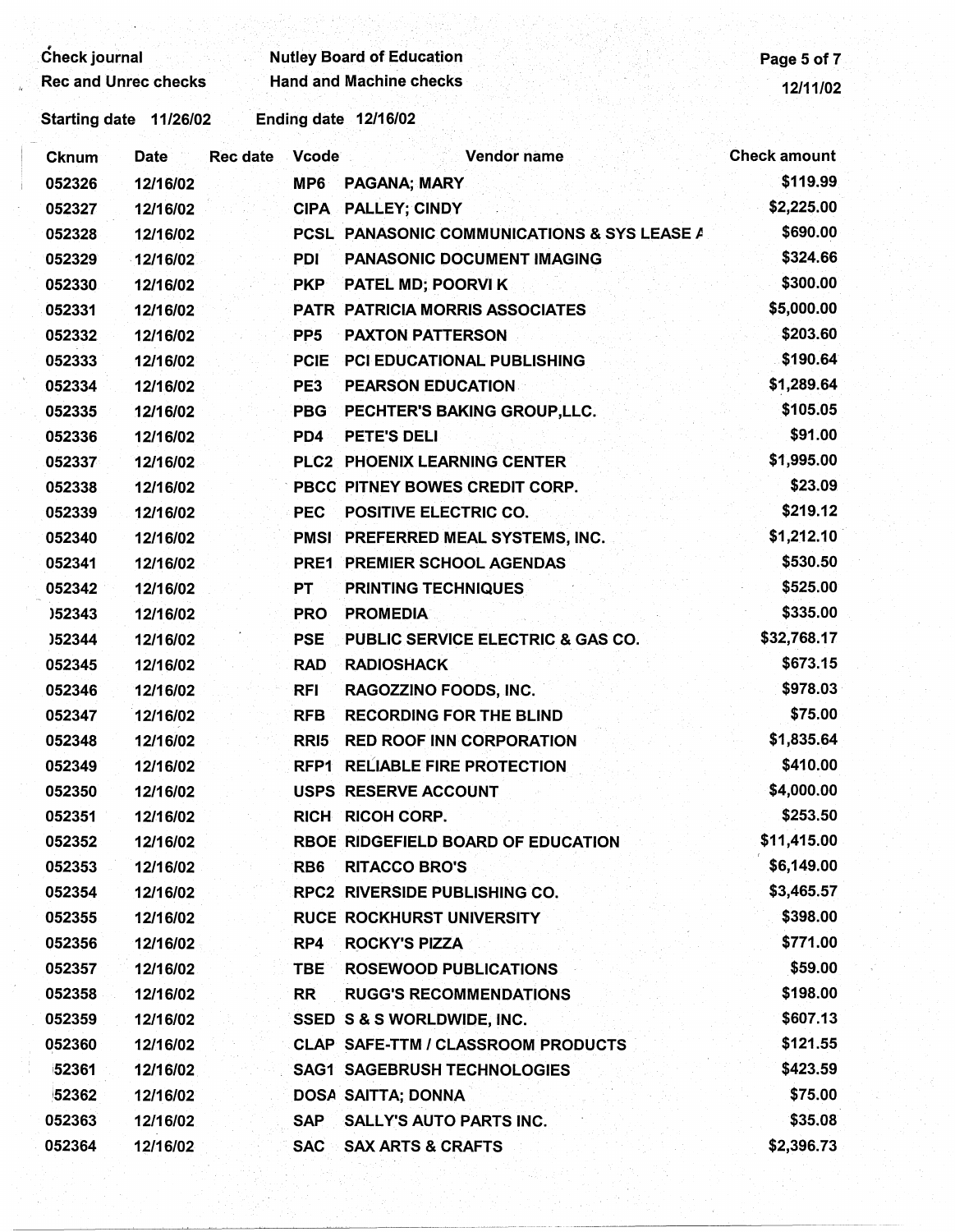| Check journal               |             |                 |                 | <b>Nutley Board of Education</b>           | Page 6 of 7         |
|-----------------------------|-------------|-----------------|-----------------|--------------------------------------------|---------------------|
| <b>Rec and Unrec checks</b> |             |                 |                 | <b>Hand and Machine checks</b>             | 12/11/02            |
| Starting date 11/26/02      |             |                 |                 | <b>Ending date 12/16/02</b>                |                     |
| Cknum                       | <b>Date</b> | <b>Rec</b> date | <b>Vcode</b>    | Vendor name                                | <b>Check amount</b> |
| 052365                      | 12/16/02    |                 | S               | <b>SCHOLASTIC MAGAZINES</b>                | \$1,187.46          |
| 052366                      | 12/16/02    |                 | <b>SHS</b>      | SCHOOL HEALTH SUPPLY CO.                   | \$76.74             |
| 052367                      | 12/16/02    |                 | <b>SPC</b>      | <b>SCHOOL SPECIALTIES CO.</b>              | \$647.65            |
| 052368                      | 12/16/02    |                 | <b>CCI</b>      | <b>SHERWIN WILLIAMS CO.</b>                | \$92.13             |
| 052369                      | 12/16/02    |                 |                 | SHFF SHIFF & GOLDMAN, INC.                 | \$1,504.11          |
| 052370                      | 12/16/02    |                 | <b>SIEL</b>     | SIGHTED ELECTRONICS, INC.                  | \$2,099.50          |
| 052371                      | 12/16/02    |                 | <b>GNK</b>      | <b>SNACKS &amp; MORE, L.L.C.</b>           | \$1,791.09          |
| 052372                      | 12/16/02    |                 | <b>SPT</b>      | <b>SPORTIME</b>                            | \$134.34            |
| 052373                      | 12/16/02    |                 |                 | STBU STAPLES BUSINESS ADVANTAGE            | \$266.46            |
| 052374                      | 12/16/02    |                 | <b>SVC</b>      | <b>STECK-VAUGHN COMPANY</b>                | \$317.68            |
| 052375                      | 12/16/02    |                 | SI5             | <b>STEWART INDUSTRIES</b>                  | \$573.45            |
| 052376                      | 12/16/02    |                 | <b>SFF</b>      | <b>SUNNY FRESH FOODS</b>                   | \$1,014.46          |
| 052377                      | 12/16/02    |                 |                 | TASA TASA                                  | \$488.16            |
| 052378                      | 12/16/02    |                 |                 | <b>TBC1 TASTY BAKING CO</b>                | \$46.99             |
| 052379                      | 12/16/02    |                 | TCI             | <b>TERRE COMPANY INC</b>                   | \$1,850.94          |
| 052380                      | 12/16/02    |                 | <b>TFK</b>      | <b>TIME FOR KIDS</b>                       | \$853.21            |
| 052381                      | 12/16/02    |                 | <b>VOIC</b>     | <b>T-MOBILE</b>                            | \$546.28            |
| 052382                      | 12/16/02    |                 | <b>TN</b>       | <b>TOWNSHIP OF NUTLEY</b>                  | \$166,430.40        |
| 052383                      | 12/16/02    |                 |                 | NJDE TREASURER STATE OF NEW JERSEY         | \$750.00            |
| 052384                      | 12/16/02    |                 | <b>TRE</b>      | TREASURER, STATE OF NEW JERSEY             | \$32.00             |
| 052385                      | 12/16/02    |                 | TRI1            | <b>TRICO</b>                               | \$405.00            |
| 052386                      | 12/16/02    |                 |                 | <b>TROX TROXELL</b>                        | \$382.35            |
| 052387                      | 12/16/02    |                 |                 | TDFI TUSCAN/LEHIGH DAIRIES, L.P.           | \$3,317.38          |
| 052388                      | 12/16/02    |                 |                 | UCES UNION COUNTY EDUCATIONAL SERV COMMISS | \$798.00            |
| 052389                      | 12/16/02    |                 | VC <sub>3</sub> | VALIANT I.M.C.                             | \$808.00            |
| 052390                      | 12/16/02    |                 | VAP             | <b>VANTAGE PRODUCTS INC.</b>               | \$1,548.26          |
| 052391                      | 12/16/02    |                 | BА              | <b>VERIZON</b>                             | \$9,417.55          |
| 052392                      | 12/16/02    |                 | VB              | <b>VIOLA BROTHERS INC</b>                  | \$280.92            |
| 052393                      | 12/16/02    |                 | JV              | <b>VIVINETTO; DR. JAMES S.</b>             | \$336.50            |
| 052394                      | 12/16/02    |                 | WA4             | <b>WASHINGTON ACADEMY</b>                  | \$18,495.36         |
| 052395                      | 12/16/02    |                 |                 | <b>WASH WASHINGTON SCHOOL</b>              | \$324.41            |
| 052396                      | 12/16/02    |                 |                 | WAST WASTE MANAGEMENT OF NJ, INC.          | \$2,687.84          |
| 052397                      | 12/16/02    |                 |                 | <b>WGC WELCO GASES CORPORATION</b>         | \$84.50             |
| 052398                      | 12/16/02    |                 | <b>WLT</b>      | <b>WILSON LANGUAGE TRAINING</b>            | \$117.70            |
| 052399                      | 12/16/02    |                 | <b>WAE</b>      | <b>WORLD ALMANAC EDUCATION</b>             | \$72.80             |
| 052400                      | 12/16/02    |                 |                 | <b>XER2 XEROX CORPORATION</b>              | \$482.28            |
| 052401                      | 12/16/02    |                 | YO1             | YOUNGS                                     | \$452.48            |
| 052402                      | 12/16/02    |                 | <b>ZBC</b>      | <b>ZINICOLA BAKING COMPANY</b>             | \$414.70            |
| 933834 H                    | 12/10/02    |                 |                 | NJCT NJCTE                                 | \$76.00             |